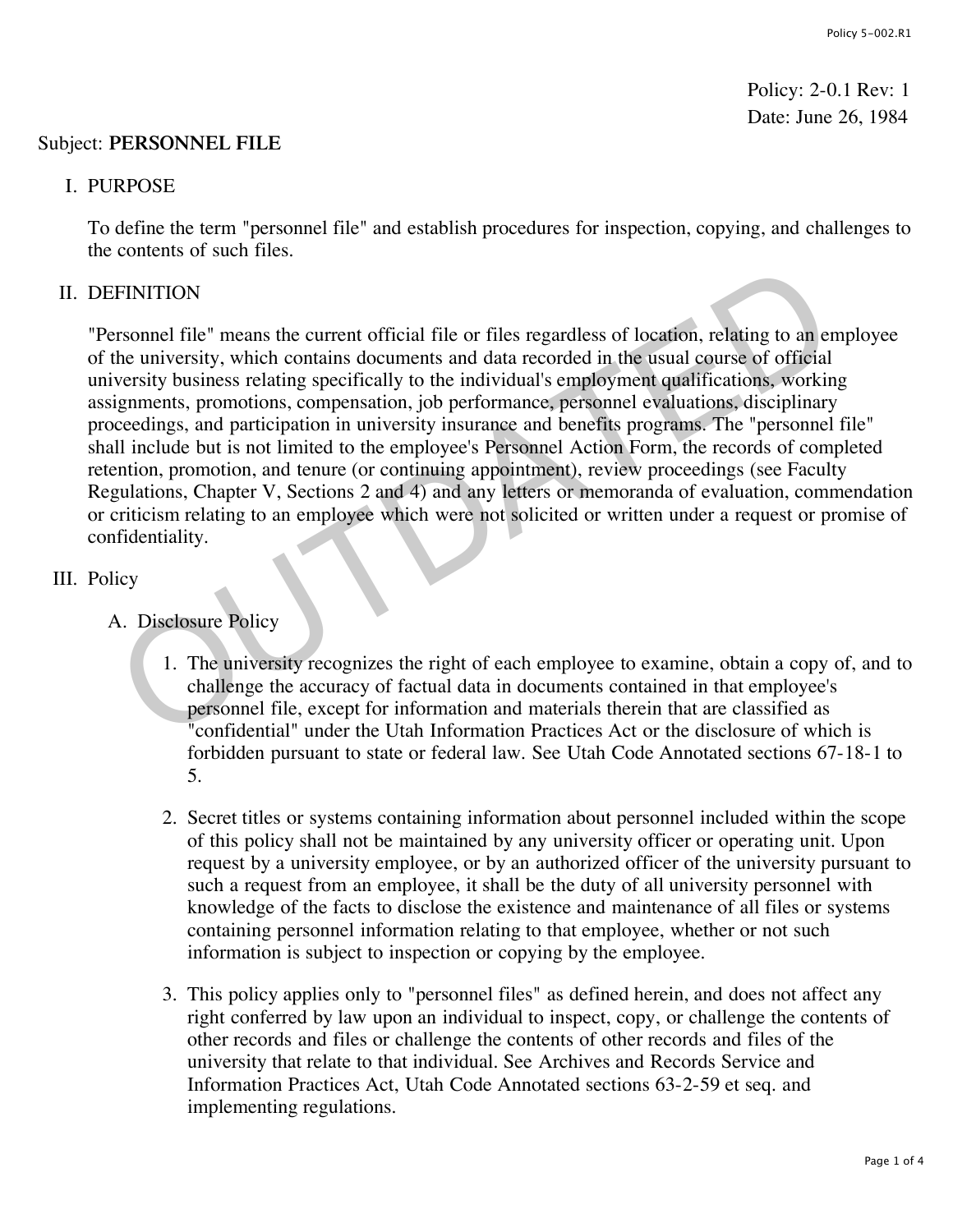- 4. No person has a right under this policy to inspect, copy, or challenge the contents of the personnel file relating to any other individual, except to the extent that such person may be authorized to do so because of an official "need to know" under the Utah Archives and Records Service and Information Practices Act.
- 5. Any person who is both a student and an employee of the university shall have the same right of inspection, copying, and challenge of his or her personnel file as is enjoyed by other university employees, and shall be entitled to the same right to inspection, copying, and challenge of his or her educational records as is enjoyed by other students. See Privacy Rights of Parents and Students Act, Public Law 90-247 as amended, and implementing regulations.

#### B. Maintenance of Files

- 1. The primary personnel files of faculty members, academic librarians, and other instructional personnel shall be maintained by the vice president for academic affairs.
- 2. The primary personnel files of noninstructional employees shall be maintained by the director of personnel administration under the supervision of the vice president for administrative services.
- 3. Secondary personnel files may also be maintained by colleges, departments, or other operating units, as may be necessary for functional efficiency.
- 4. The vice president for academic affairs and the vice president for administrative services shall each designate an official custodian or personnel records, who shall be assigned the responsibility for expediting compliance with the relevant provisions of this policy and procedure. Privacy Rights of Parents and Students Act, Public Law 90-247 as amended, and<br>
Privacy Rights of Parents and Students Act, Public Law 90-247 as amended, and<br>
implementing regulations.<br>
3. Maintenance of Files<br>
1. The prima
- C. Inspection and Copying
	- 1. Upon request to the appropriate custodian, an employee of the university shall be afforded a reasonable opportunity to inspect and/or obtain a copy of his or her primary or secondary personnel file, or such part thereof as is described in the request, subject to the following limitations:

(a) Letters or memoranda of recommendation, evaluation, or criticism which are solicited or submitted under a request or promise of confidentiality shall be temporarily removed from the individual's personnel file before it is inspected by the individual to which such letters or memoranda refer. See Faculty Regulations, Chapter V, Section 2 G (1).

(b) Information in an employee's personnel file which relates to persons other than the subject employee shall be temporarily removed from the file before it is inspected by the employee, if the information (1) is classified as "confidential" or "private" information within the meaning of the Utah Information Practices Act, as amended; (2) consists of personally identifiable information relating to the salary or compensation of a person other than the employee who is the subject of the personnel file; or (3) is prohibited from disclosure by or pursuant to applicable state or federal law.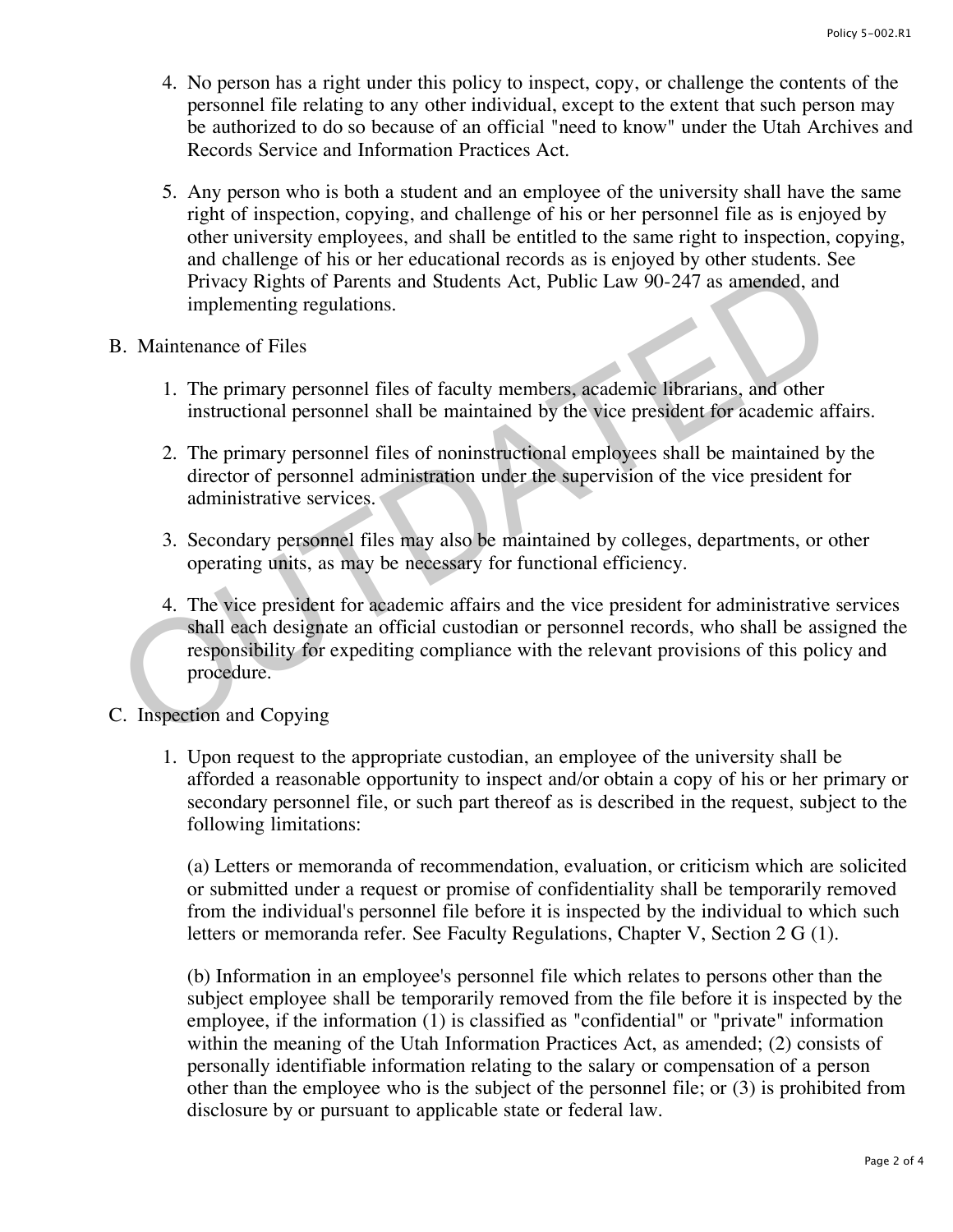2. A request to inspect may be oral or written and shall describe generally the records or data in the personnel file which the individual wishes to examine. The person seeking inspection shall, upon request, produce appropriate documents or other evidence of identity.

(a) Upon verifying the identity of the requesting person, the custodian of the files shall take appropriate steps to comply with the request with reasonable promptness.

(b) When immediate inspection is not feasible or appropriate, the custodian shall cause the personnel file to be assembled (including the preparation of comprehensible and readable transcriptions of data maintained in electronically stored format) and made available for examination by the individual as soon as feasible, ordinarily not to exceed 10 working days after the request, at a reasonable place and time (during regular business hours) to be designated by the custodian. (b) Then *immediate* impediate in a not ideatable the personnel file to be assembled (including the preparation of comprehensible readable transcriptions of data maintained in electronically stored format) and m available

(c) The inspection shall take place in the presence of the custodian or designee or the custodian of the personnel file. No changes or alterations may be made to any documents in the file, and no documents may be removed from the file.

(d) A memorandum recording the request and the making of the inspection shall be inserted in the file by the custodian immediately after the inspection has been concluded.

3. A request for copies of the personnel file, or any part thereof, must be in writing.

(a) Before the requested copies are prepared, the cost of copying shall be calculated by the custodian of the file pursuant to a schedule of charges established from time to time by the vice president for administrative services, and the requesting individual shall tender a receipt showing payment to the university cashier of the amount of the estimated cost of such copying.

(b) Upon receiving evidence of payment of the cost of copying, the custodian shall arrange to prepare copies in accordance with the request and make them available to the requesting individual with reasonable promptness.

(c) The written request for copies shall be placed in the employee's personnel file, together with a memorandum recording when and in what manner the request was responded to.

- 4. Challenge to Contents
	- 1. An employee of the university may at any time challenge any factual statement or entry of factual data in his or her personnel file upon the grounds that it is inaccurate, misleading, inappropriate, or otherwise in violation of individual rights.
	- 2. Any such challenge shall be submitted in writing to the official custodian of the personnel file, who shall promptly review the facts and supporting data and seek to resolve the challenge by informal means. Upon recommendation from the custodian, the cognizant vice president may authorize the custodian to make